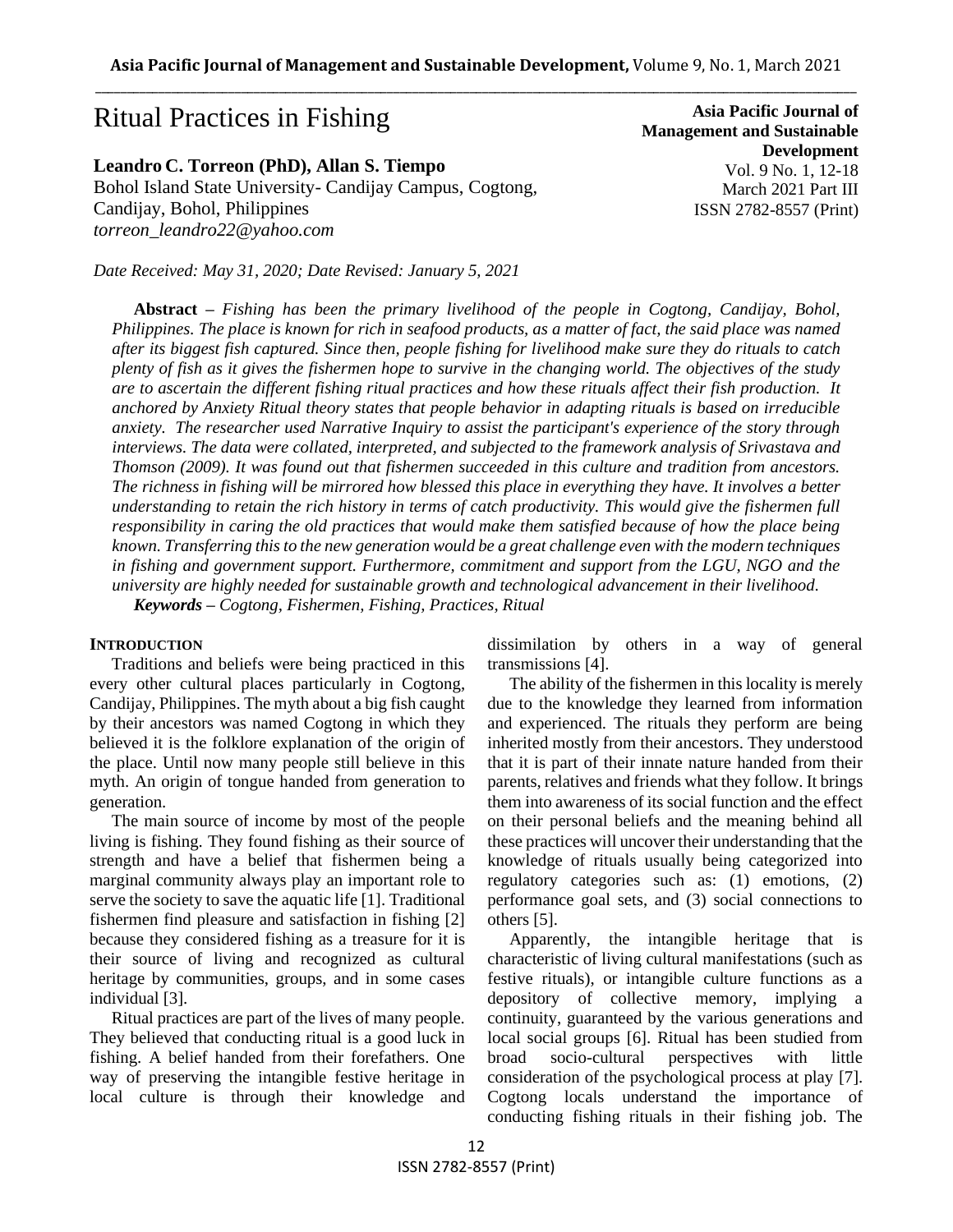knowledge that they have earned through many channels enhances more their understanding on the importance of rituals before fishing. It is in their level of appreciation the significance of rituals to have good luck and have successful and abundance in fishing activities. For example, in Indonesia particularly the province of South Sulawesi, local fishermen conducted three cultural ceremonies in fishing namely: " Cera Turungang" (abundance catch of fish), "I caru-carui" (ship inauguration ceremony), and "Pasili" a blessing ceremony [8].

Every ritual corresponds to where the place located. People know that having a ritual brings goodness to the cultural heritage handed down from their ancestors. For the fishermen, it is a matter of how they will execute the said rituals. One of the example that can be is the use of " palina" (incense) in fishing in Tag-anongan Island in Cortes, Surigao Del Sur because they believed in mysticism. It was being used for it has a theme of spirituality, love for the environment, promotion of sustainable used of resources and strong family ties [9].

Therefore, conducting rituals is very important to have prosperity in fishing. Because of our belief that there are supernatural creatures living in nature particularly in the sea, fishermen conducted fishing rituals. It was understandable that the many places has history of ritual practices in fishing, the researchers are eager more to dig deeper the history of fishing rituals and how its importance on the lives of many fishermen residing in this area.

Folk traditions are visible in the Philippines in highland, farming or in the fishing communities. It is a form of oral lore that does have not change as it is part of social milieu in rural areas of the country. The folk tradition or folklore have several genres such as epics, wise sayings, indigenous knowledge system, child rearing practices, rituals, burial practices and the belief system in crop production and fishing which dominated in rural and urban areas, a kind of traditions which has been a part in the culture of Filipinos. These traditions have many perspectives from multiple dimensions such as culture, social and spiritual which is conducted by many coastal communities whereby the rituals has been inherited from generation to generation [10].

Fishing rituals is not only practiced in the Philippines. There are many countries have their own rituals in fishing. They perform these rituals because they believe that it brings good luck and also as a way of asking permission and thanking God for the safety and abundance in fishing. For them, rituals have a huge part in their country's beliefs and practices.

As the largest and most famous festival offering sacrifice to the sea, it develops from the traditional ritual performed by the fishermen. This is the largest ceremony of offering sacrifices to the sea which has lasted for more than 500 years and has marine culture carnival with Chinese characteristic which has the purpose to get rid of the pressure because of hardwork and life dilemmas. It is conducted to have harvest and happiness in emotion.

In Bangladesh, majority of the fishermen (fisher folks) studied regularly information on weather, fish buying and selling prices, daily consumable products, entertainment and religion [11]. Fishermen mostly rely information from their friends, families, Media, and newspapers. Through these channels of information, they were able to calculate what the perfect timing in fishing.

Tianheng festival is a ritual offering sacrifice to the sea god was carried out around the sixth solar term Grain Rain, which means "goyu"(inherence) in Chinese calendar, in the middle of March every year because it is the time of fish harvest and influence by the time and weather for the safety harvest. This ritual originates from the fishermen's fear and ignorance to the natural phenomenon with hopes to get blessing from Dragon King the Heavenly Master. The Matsu Sun Xiangyu a woman gives help to fishermen in legend and the fourth lord (he who evolve from a fox who can be in charge of the sea world to quell the shipwreck so that fishermen can return safety with rich harvest. On the day of fishermen are immersed in pious, mysterious and joyful atmosphere. The fishermen will share the sacrifice offerings to their relatives who don't do fishing. For the fishermen the festival is the people's expression of happy life and bright future especially in fishing [12].

A study conducted by [13] on "Ritual Process of Bajo People in Their Fishing Activities in Tiworo Island Muna of South Sulawesi, Indonesia", found out that there were three stages of ritual ceremony : first "Nyalamak di lao"(fishing feast) to ask permission from the king of sea named," Lolo Bajo" to have safety and good luck, "Nobire Palibu in Lau"(at sea) to ask guidance to the rulers of the fish the prophet khidir, to give instruction where the location of the fish, third " Mor Palibu de Lao",(after fishing),the rituals is done when they with comeback with no fish caught.

The following rituals symbolize the richness of cultures and traditions of a country. It would entailed and mirrored a society in which ritual operates as social mechanisms with a pivotal role in sustaining vibrant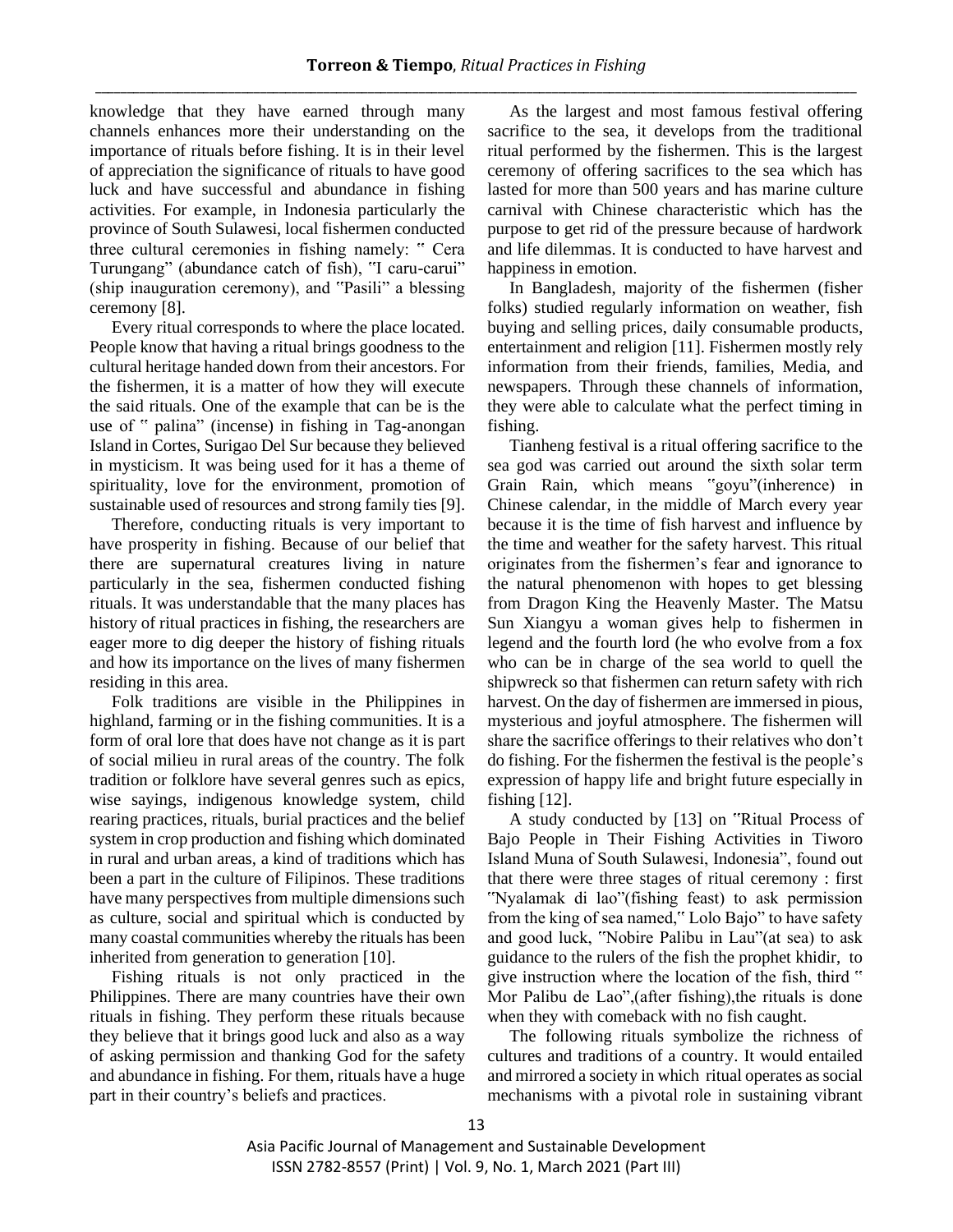community interrelationship [14] and performing in one common goal, to have abundance in fishing. The fishermen understand that fishing has ceremony needs to offer to have good luck. They believed the meaning of rituals and beliefs in their fishing, the fishing communities should be based on the dialectical relationship between man and his social, cultural, political and economic environment [15]. Hence, that fishing is a part of life for the fishermen they valued having rituals in fishing. They understand that there were supernatural existences in this world. Every inhabitant has rituals practices which are a manifestation of an unseen element in nature. The performance of seasonal rites to call the "anitu" could bring good luck [16]. It is evident that rituals in fishing was performed to ask and offered sacrificed for the sea gods and it is being part of fishermen's life.

A study about " Religion and Culture Encounters in Misool Raja Ampat: Marine Ritual Practice of Susi Laut", found out that "susi laut" in Misool has existed long ago even before Islam [17]. During the time when Islam was not yet in the place, it was performed in order to honor and respect God and their leaders. As Islam came the designation and process were change. They address Allah instead of God. They used supplemental offerings for the God and sea, but nowadays they uses only wooden tree tied with betel nut and has colourful cloth together with a flag indicates that " susi laut" has been opened.

Rituals was been a part of life to many people across the globe. Even our ancestors already conducted this practice for their survival. Some of these were being performed until now. According to [18] essays on "Face to Face Behaviour", he pointed out that one of the major functions of rituals is to create and stabilize social relations. He believes that social rites serve the function of bonding and aggression blocking is centre in the interaction of human being. People do not necessary rely on nonverbal signals in developing rituals but could use verbal means in achieving their goals. Thus, people observed ritualized patterns, forms of nonverbal and verbal behavior that were used as signals of communication.

The researcher attempts to analyze the function of modern super collection through their social scholars. These collections are the list of beliefs in which the collectors and informant added some functions. Folklorist shows more interest on superstitions to further analyzed its superstitious behavior and lack of explanation in the content.

## **OBJECTIVES OF THE STUDY**

This study sought to answer the questions about the fishing rituals among the fishermen of Cogtong, Candijay, Bohol, Philippines. Specifically, on the common fishing ritual practices, how it was performed and the result of the said fishing rituals.

# **MATERIALS AND METHODS**

The researcher used qualitative method with an ethnographic approach. Qualitative research is a systematic scientific inquiry which seeks to build a holistic, largely narrative, description to inform the researchers understanding of a social or cultural phenomenon. It is primarily an inductive process of organizing data into categories and identifying research patterns (relationship among categories). This method of research is based on research context. It emerges from the observations and interviews. The definition of this implies from the data and meaning through gathered information [19].

Using qualitative form of research helps the researcher gather the specific result of the study on how the rituals of fishermen relate to the fishing practices of people. It would enhance the absolute result of the study so that researchers able to analyze the in-depth of this practiced. The accuracy and reliability focused on the questions used in the interview. Hence, this method will greatly challenge the researcher's ability to formulate a best outcome that emphasized the importance of study and its result.

The questionnaire about fishing rituals employed by the researchers was constructed based on the given problem. The researchers constructed their own questions to formulate answer of the problem being presented. These questions will gather answers which clarify the set of questions being asked to the fishermen to fully understand the study.

Close and open questions were being asked to the participants. Close questions are those which can be answered by a simple "yes" or "no," while open questions are those which require more thought and more than a simple one-word answer. These questions will gather relevancy of this study and its outcome to the community and how to make them understood the importance of fishing rituals in their field of work. The researchers imply questions that would formulate accurate result. This could be used for further understanding of the study to connect the importance of rituals for the fishermen.

Understanding every detail through interviews will solidify the result of the study. Knowing the answers is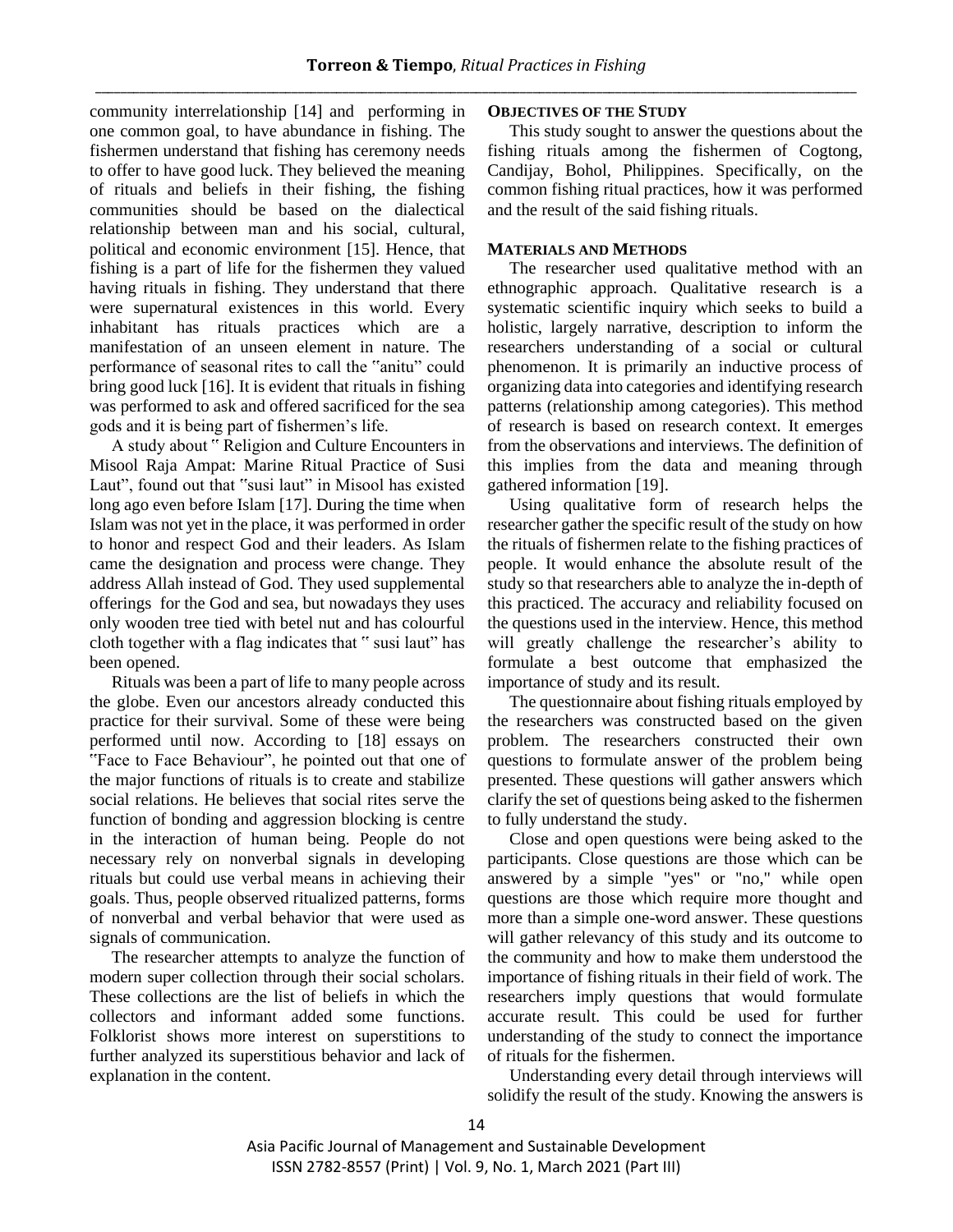very integral to come up a reliable research because it should be back up by concrete and accurate information. The results were proved the study's validity and how to produce broad explanations regarding the study. Every bits of information uttered by the fishermen solidifies result of the research.

# **RESULTS AND DISCUSSION**

This study sought to answer the questions about the fishing rituals among the fishermen of Cogtong, Candijay, Bohol, Philippines. Specifically, on the common fishing ritual practices, how it was performed and the result of the said fishing rituals.

This study aims to determine the common fishing ritual practices, how it was performed and the result of the said fishing rituals.

Rituals exist in the lives of fishermen. In Cogtong, they still practice fishing rituals for their livelihood to have good luck and abundance in fishing. These rituals were conducted to ask permission from the nature spirits allowing the fishermen do fishing at sea. It symbolizes human and nature relationship which showcases the richness of local traditions and cultures that are unique from others.

### **Pagpalina (Fumigation)**

It is a form of ritual where in the fishermen used the incense as the main ingredient in their ritual. The incense was placed in a coconut shell with "baga" to create smoke. They put thorny and sticky grasses on it which would make the "palina" produced more smoke. The grasses they used are amorseco, makahiya, bagaswa, lemon grass, buli and tagilyo. They also used kamanjan and tawas to enhance more the smell and smoke. After combining all the needed ingredients to be used in the rituals, the fishermen will place the "palina" near the new assembled fishing net as a way of blessing and good fortune in the fish harvest. The ritual conducted only if the fishermen's fishing net was new to remove bad luck because when they perform the ritual there is a huge effect. They believe that it is the best way in helping them to catch more fish. The ritual vanishes the nature spirits whom they believe is the reason why they don't have abundance catch in fishing. Because of the reason that, "if they don't ask permission from supernatural powers living at sea, they were not allowed to have good fishing result″.

## **Paglubog /Lusbog sa Banka (Submerging the Boat)**

It is a form of ritual wherein the boat is sinking to release bad luck. Fishermen said that, "the sea has many

forms of nature spirits that they need to avoid and during fishing these spirits will suddenly appear that would cause the fishermen to be frightened″. According to the stories by fishermen, "the nature spirits will form into different supernatural creatures like a giant person, sea animals and creatures, shadows and a ball of fire known as "santilmo" to distract the fishermen while fishing". To avoid this form of distraction, the fishermen sank their boats into the sea to remove bad luck cause by the spirits and evil. They put rocks and any heavy objects to make the boat sink. The bad luck will be washed out and the spirits and evil will disappear because on the effect of saltiness of the sea. Fishermen said that, "the evil and nature spirits will not like to be put any salt because it could cause on their death″. Since the fishermen applied and conducted the form of fishing ritual, the sea spirits and evils are no longer distracting them while fishing and it helps to have abundance of fish caught. Because of the ritual of sinking the boat the owner of the sea allows the fishermen to catch plenty of fish which results to have bigger income compared of not doing any rituals. The rituals help the fishermen to stop the spirits and evil of delaying their fishing which results in small amount of fish being caught. Many fishermen believe this ritual because it is effective especially to those small-scale fishing.

## **Pagdiwa-diwata (Fairy Enchantment)**

A form of ritual done through" tamban" (faith healer). This ritual uses chicken blood and it will be conducted in the sea together with Latin prayer uttered by the faith healer. The faith healer helps the fishermen perform the ritual. They use white chicken together with wine and 1 piece of raw egg because it is more symbolic to be offered. According to the fishermen, "the sea nature spirits would love to have this form of chicken because chicken color will calm the spirits and make them attracted through their eyes″. The used of chicken blood is conducted only when they have new fishing net. The fishermen together with the faith healer bring the new fishing net and the live chicken at sea. When they reached the sea, the chicken will be slaughtered. They put wine first on the chicken while the "tamban" was uttering prayer in Latin words. The fishermen will pray to St. Vincent Ferrer, San Roque and on Mother of Perpetual Help. This prayer is a form of conversation between faith healer and the spirits by allowing them to have access of the fishes at sea. The blood of the chicken will put directly on the sea. It will symbolize an offering for the supernatural forces at sea.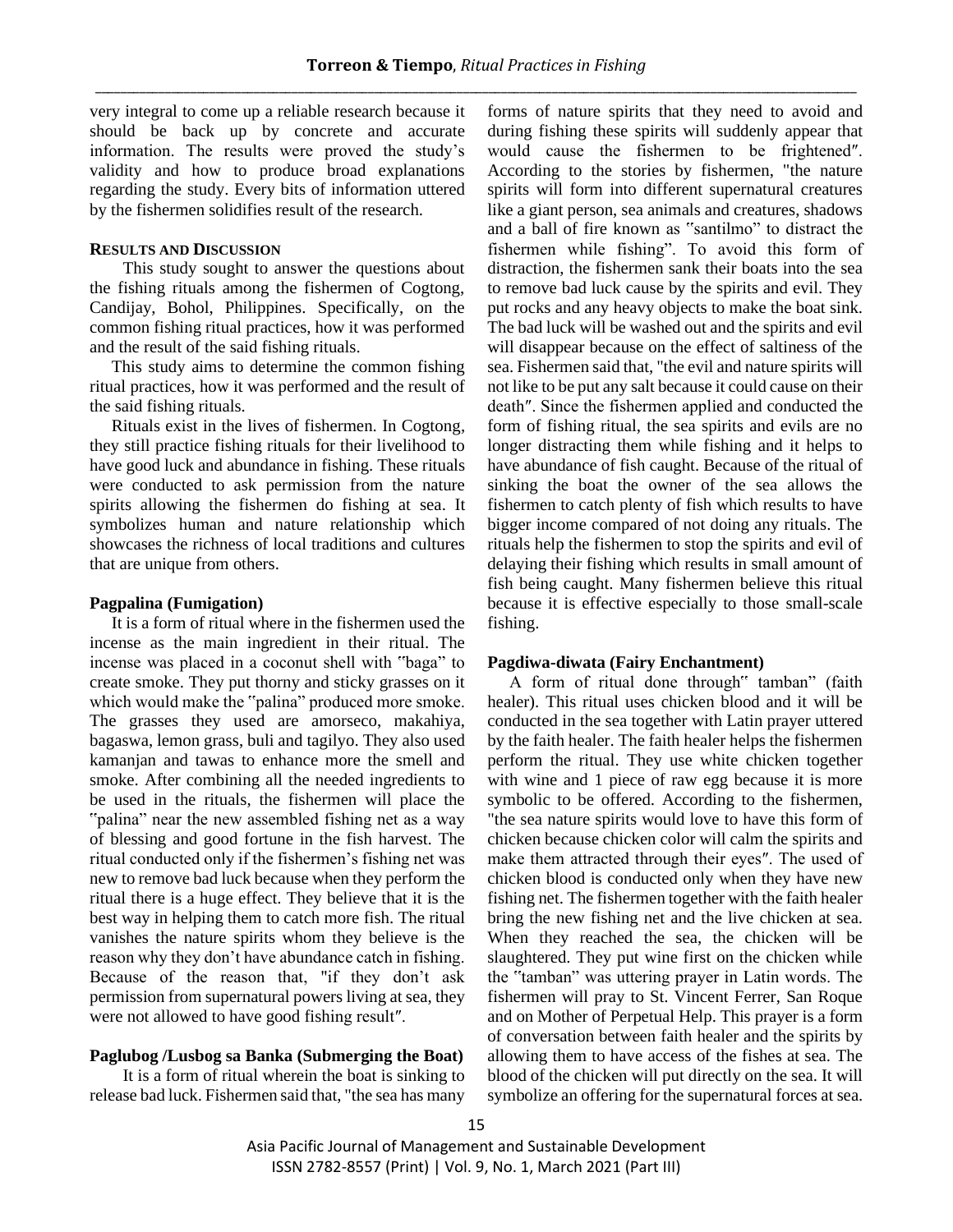It is a form of gift in exchange for the abundance of fish caught. Many fishermen believe and practice this fishing ritual. They said that,″ since they conducted the rituals, fishes will easily caught because it will went directly to the fishing net and the fishermen have an easy way of catching the fish″. Fishermen notice that the one who conducted the ritual got plenty of fish while those who are not having any ritual are not successful in their fishing. The ritual helps also avoid any bad luck because there is faith healer that can communicate with the spirits.

#### **Pagpahid sa Dugo (Smearing of Blood)**

It is a form of ritual which involves slaughtering either of pigs or cows. They slaughter the pig because it will contribute to have abundance in fishing. The pig was offered to the nature spirits. It symbolizes harmony in catching the fish. The nature spirits will allow the fishermen to access the sea. The blood of the pig is smeared in the boat and pig's body will be thrown to the sea. It means that the spirit is washed out any thrash cause by the humans. It opens the portal of the sea to where bountiful of fish located. Fishes will swim towards the net and it will easily be caught. It was said," that those spirits residing the sea would love to have offered because it makes them help the fishermen for it believes that it softens their heart towards human for help in return on the effort of the fishermen to cleanse the sea from destructions″. Some fishermen use this as a sign of peace offering towards the spirits. Other fishermen also performed this ritual by using the cow instead of the pig. They say that "the bigger animals being offered the bigger number of fish they caught″. The sea spirits would love to have blood offered because it is a sign that fishermen value the sea and the spirit. It is believed that these supernatural powers are good to human if we are good to them in return.

#### **Fishing Ritual Using a Rat**

It is a form of fishing ritual used by the fishermen to remove bad luck in fishing. The fishermen put the rat inside the plastic and then wrapped it with cellophane. After the rat was wrapped it will be put in the boat. When they are already at sea, they will sink the rat. The sinking of rat is way for the bad luck to be removed during the fishing activities. Because according to the fishermen, "the rat is a symbol of prosperity for the sea spirits″. The rat body shows sign of respect for the fishermen towards supernatural forces residing at the sea. They observed that conducting ritual has an effect on their fishing harvest and the bad spirits did no longer exist.

#### **Fishing Ritual Using Rice and Viand**

It is a ritual in the form of food offering to the sea supernatural powers. This ritual is conducted by using cooked rice together with a viand. The fishermen bring the offering into the sea. They place the food on the top of their boat before they went on fishing. When they reached the fishing destination, they will throw and scattered the food to the sea for it symbolizes the desire of the fishermen to ask permission in exchange of the food they offered.

The ritual of food offering is a symbol of respect by the fishermen in acknowledging that there are supernatural forces at sea. Fishermen believe that, "if they offered food there was abundance in fishing because they share the blessing they have″. This ritual was inherited from their ancestors and still existing nowadays. Many fishermen say that, "this ritual was more convenient compared to the others″. They could perform it in anytime of the day even if their fishing net was old. The result of the rituals is good because they have abundance of fish harvest.

Ritual practices of Cogtong fishermen emphasize how they enhance their fishing production. The conducting of rituals symbolizes how they understood that importance of rituals in their fishing activities. It shows where the areas needs to focus in fishing as part of the livelihood program and it determined its impact on the movement of the fishermen's community and how it relates to the fishermen across the locality in Cogtong.

The rituals being performed shows how unique the living condition in the work of fishing community. It signifies the character of society in which fishing is the main source of survival. This characterizes the importance of rituals in a community that varies in certain aspects in terms of the fishing skills and capabilities of fishermen who rely mainly on the sea as their place of living. It is a determining factor in recognizing the reality that despite of modern practices, ancient rituals still exist, and it is more effective.

The modernization of society will not affect on how fishermen of Cogtong act. Many fishermen still believe that fishing rituals help their fishing. Upon conducting the rituals, they know that importance must be given to the old practices and the forces of nature. A characteristic which was unique for the fishermen is that what is observed is a realization that changes of the world would not affect the old beliefs and practices as a whole because fishing community still embraced early customs and traditions. Although younger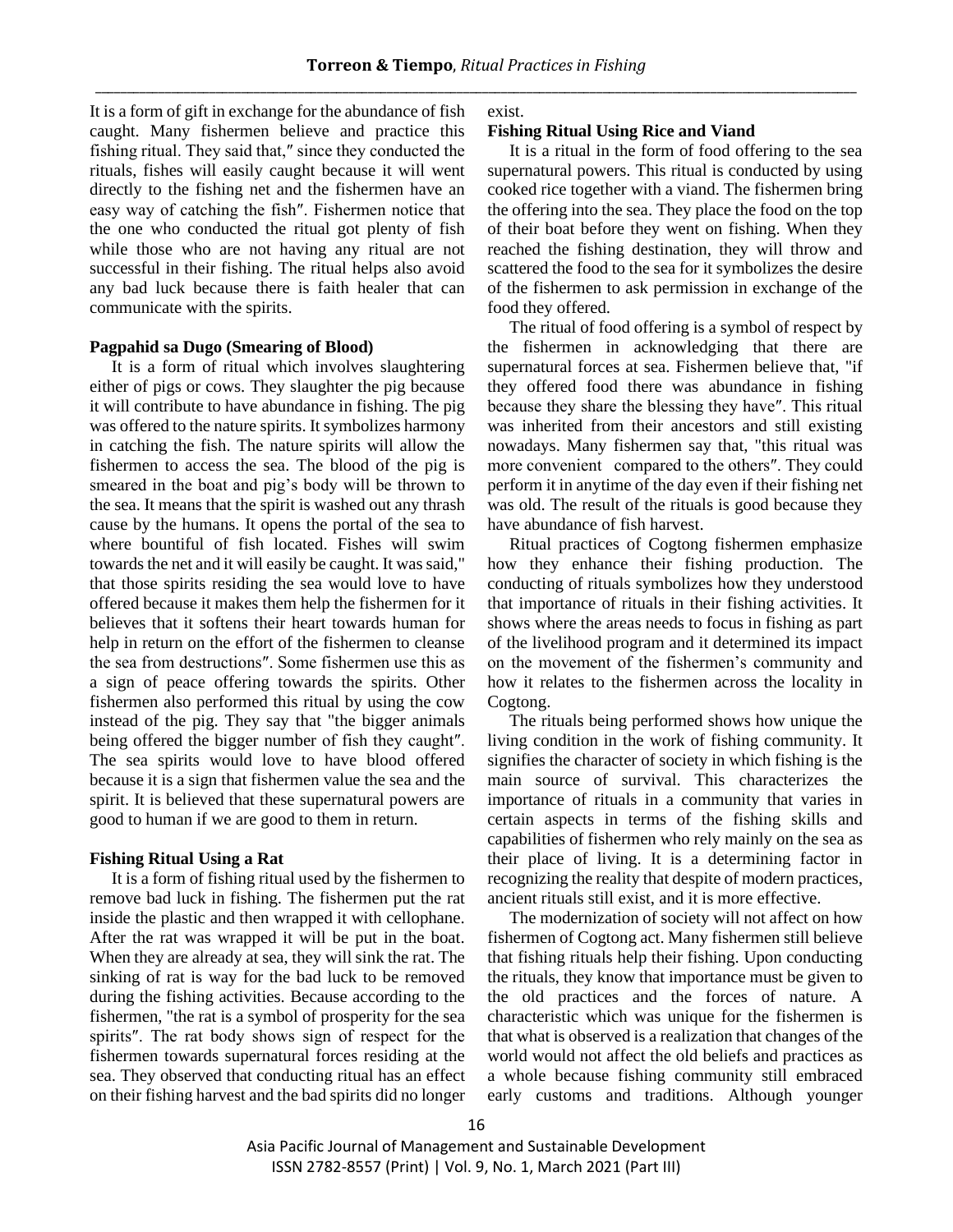generation of fishermen is coming it would not change the narrative that it will be handed generation by generation. It would not change the reality that Cogtong fishing community is unique and it is why they are abundant of fish because the people value so much the sea which is a gift from God.

# **CONCLUSION AND RECOMMENDATION**

Performing the rituals for fishermen in barangay Cogtong, Candijay, Bohol, Philippines was a way of showing respect by asking permission from the supernatural forces in the sea. The fishing rituals were conducted because of the belief of fishermen that it would help to have abundance fish caught at sea. It was an offering made in exchange for the goodness of sea spirits towards fishermen. It is a practice of friendly gesture through understanding the supernatural forces existing which need high respect for the owner of the sea. This is a form of enhancing fishing activities by applying ancient beliefs and practices.

The acknowledgment of fishermen on the importance of fishing ritual is a way of valuing relationship with nature. It gives a clear understanding in determining what ritual is most effective and has impact on the fish production of fishermen. A reflection on how ancient and modern fishing connected to each other. This would give an answer to the questions why rituals is needed by fishermen to be performed. It could carry perception to the public who are ignorant about fishing rituals.

Therefore, fishing rituals is a practice by many fishermen about their beliefs in connection to the fishing activities of fishermen in a local community. This is a symbolic approach of local fisher folk towards cultural beliefs of the early fishermen settlers in barangay Cogtong.

Furthermore, commitment and support from the LGU, NGO and the university are highly needed for sustainable growth and technological advancement in their livelihood. There should be a further study on the intervention and the adaptation to the new skills and technology.

### **REFERENCES**

- [1] Sarkar, A. (2015). Some Basic Observation on Fishermen Community: A Case Study of KumarGram Block of Alipurduar District, West Bengal India. Geo Analyst ISSN 2249-2909/2015
- [2] Quayson, H. (2014). Traditional Wisdom of Fishing Technique and Rituals. Asian Agri History Vol. 20 (119-126)
- [3] McCarthy, C. (2017). Incidental Heritage: Difficult Intangible Heritages As CollateralDamage,23(1),5264.https:doi.org/10.1080/ 13527258.2016.1232
- [4] 74Petronela T. (2016), The Importance of the Intangible Cultural Heritage in the Economy, 39 Op-1,731. https:/doi.org/10.1016/S2212-5671 (16)30271-4
- [5] Hobson N.M, Schroeder J. Risen J.L, Xyglalatas D. & Inzlicht M. (2017), The Psychology of Rituals: An Integrative Review and Process-Based Framework. Personality and Social Psychology Review 1-25 DOI:10-11-77/1088868317734944
- [6] Batista N. & Goncalves M.M(2017), A Ritual of Blessing the Tuna Fishing Nets in Algarve (Portugal) between 30's and 60's.Universidad deAlgarve,Fiaro,Portugal.htpps://sapentia.uglagpt/bit stream/10400.//10//10343/Blessing % 20v5-enp.df
- [7] Arifin, A. (2016). Function of Traditional Ceremony in Large Scale Fishing Communities in Takalar District, South Sulawesi Province,Indonesia. The Social Sciences II (23): Social Sciences II (23):5786- 5790
- [8] Tomaquin R.D (2017), Fishing Ritual In A Rural Fishing Village of The Philippines: An Anthropological Economic Construct. International Journal of Business Economics and Management Research, 8(9).
- [9] Adillah W. (2017), Local Wisdom of Fisherman and Livelihood Tradition in South Coastal of Kebuman Central Java,Indonesia.Advances in Social Science and Human Research: Proceedings of the International Seminar on Recent Language, Literature and Local Cultural Studies (BASA 2017) [https://www.atlantis-press.com/proceedings/basa-](https://www.atlantis-press.com/proceedings/basa-2018/25906079)[2018/25906079](https://www.atlantis-press.com/proceedings/basa-2018/25906079)
- [10] Zhao H. (2017), Tianheng Sea Sacrifice Festival: The Chinese Style Carnival. Quingdao University of Science and Technology. Philosophy Study, June 2017.Vol.7 No.6,pp.298-304.doi/0:/7265/2159- 5313/2017-06-003 www.davidpublisher.org/Public/uploads/Contribute/ 597fec.998d24d
- [11] Shuva N.Z (2017), The Information Practices of the Fishermen in the Bay of Bengal,Bangladesh. Open Information Science 2017; 1: 21–40 DOI 10.1515/opis-2017-0003: https://www.degruyter.com/downloadpdf/j/opis.201
	- 7.1.issue-1/opis-2017-0003/opis-2017-0003.
- [12] Marhadi A. & Hatani L. (2018), Ritual Process of Bajo People in Fishing Activities: Study of Bajo Society in Tiworo Islands Muna of South Sulawesi. The Social Sciences 13(3)619-636, 2018
- [13] Manera H. (2017),Religion, Tradition and Transcendental Communication of Coastal Communities: Formulation of Religion and Culture in